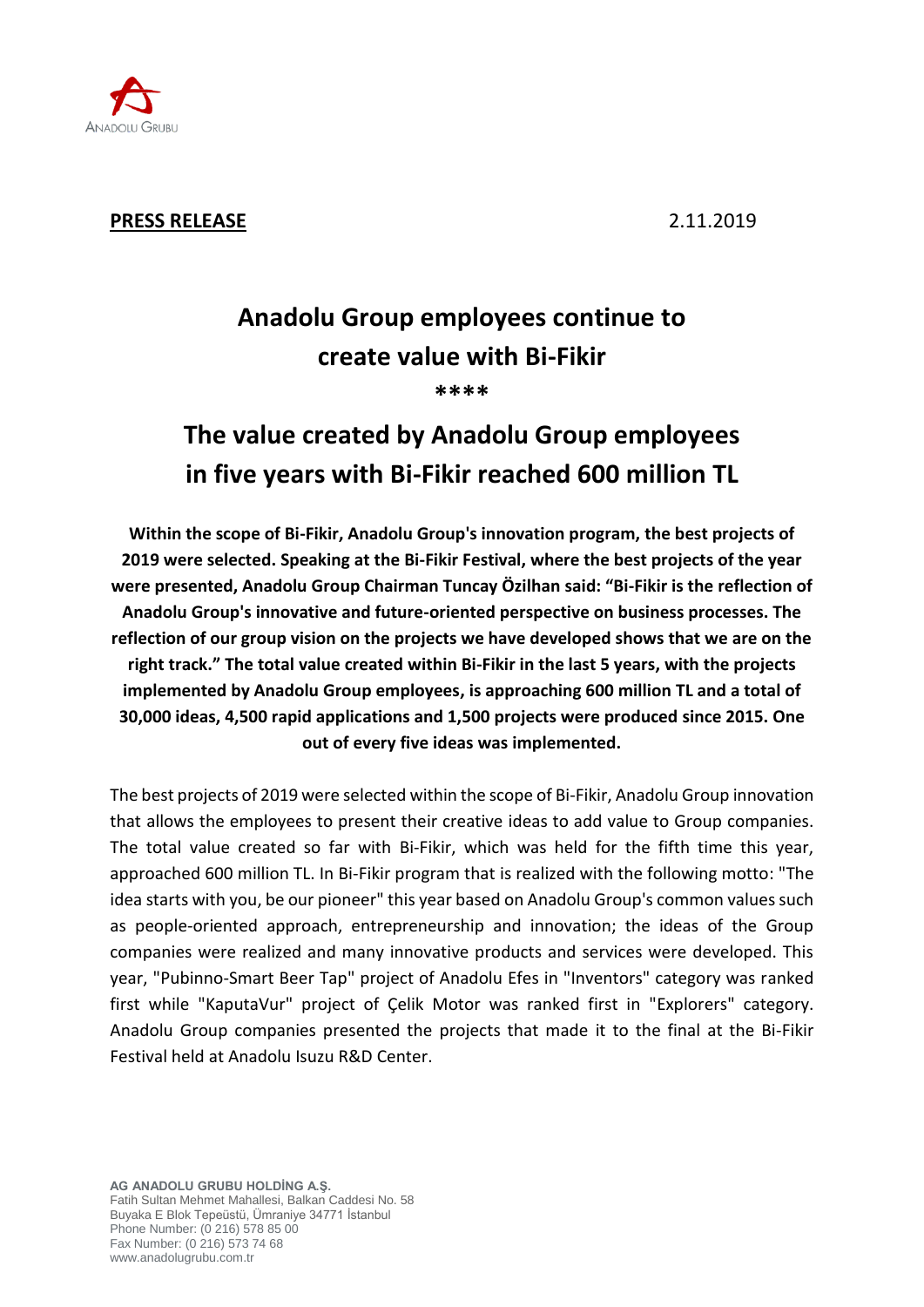

#### **"We always bravely support innovation"**

Congratulating all contestants who participated in the program with their ideas **Tuncay Özilhan, Anadolu Group Chairman said,** "Bi-Fikir is the reflection of Anadolu Group's innovative and future-oriented perspective on its business processes". While Özilhan highlights that the leading projects in Bi-fikir are related to e-transformation and technology, occupational safety and health, shareholder satisfaction, sustainability, social responsibility, productivity, cost reduction and new product and service development he stated: "The reflection of our group's vision on the projects that we develop shows that we are on the right track. We always bravely support innovation. We are open to all kinds of developments that will strengthen our work methods and muscles and we are ready to pioneer any necessary changes. For this, we need to follow the era of rapid digital transformation very closely."

Tuncay Özilhan stated that the most debated and important issue in the era of digital transformation is "destructive change" and said, "With the digital destructive change, consumers, customers, companies, value chains, even the ecosystem that we are currently living in are exposed to change in a very rapid and different way. In order to get used to this change, it has become a necessity for companies to digitalize their strategies, business models, products and services, their experience, business processes, organizational structures, decision-making mechanisms, technology infrastructures and collaborations they use. "

## **"Bi-Fikir is the most important symbol of Anadolu Group's innovative and entrepreneurial spirit"**

Stating that Bi-Fikir has become the most significant symbol of the innovative and entrepreneurial spirit of Anadolu Group, **Anadolu Group CEO Hurşit Zorlu** stated: "Bi-Fikir is 5 years old. It is growing day by day, expanding its scope and getting enriched with new applications. We continue to create value at full speed with the ideas of both our group employees and university students, who are now an important part of our program." Stressing that the value generated in the scope of Bi-Fikir approached 600 million TL in 5 years, Zorlu continued as follows: "We expect this figure will be increased further with the implementation of our ongoing projects. Creating value is one of our indispensable elements as Anadolu Group. We strive to create value first and foremost in every sector and geography, in which we operate. Accordingly, we have recently created our brand "From Anatolia to the Future", which symbolizes our vision of producing sustainable value for the future. We strive to beautify our future with the power we are getting from Anatolia and realize projects that provide significant benefits in social and environmental fields as well as the value we produce economically. There is no limit to what we can do with an idea. It is possible to create brand new business models, designs that were never seen before, untested applications from an idea. An idea may solve chronic problems, open our way or guide us on how to proceed. But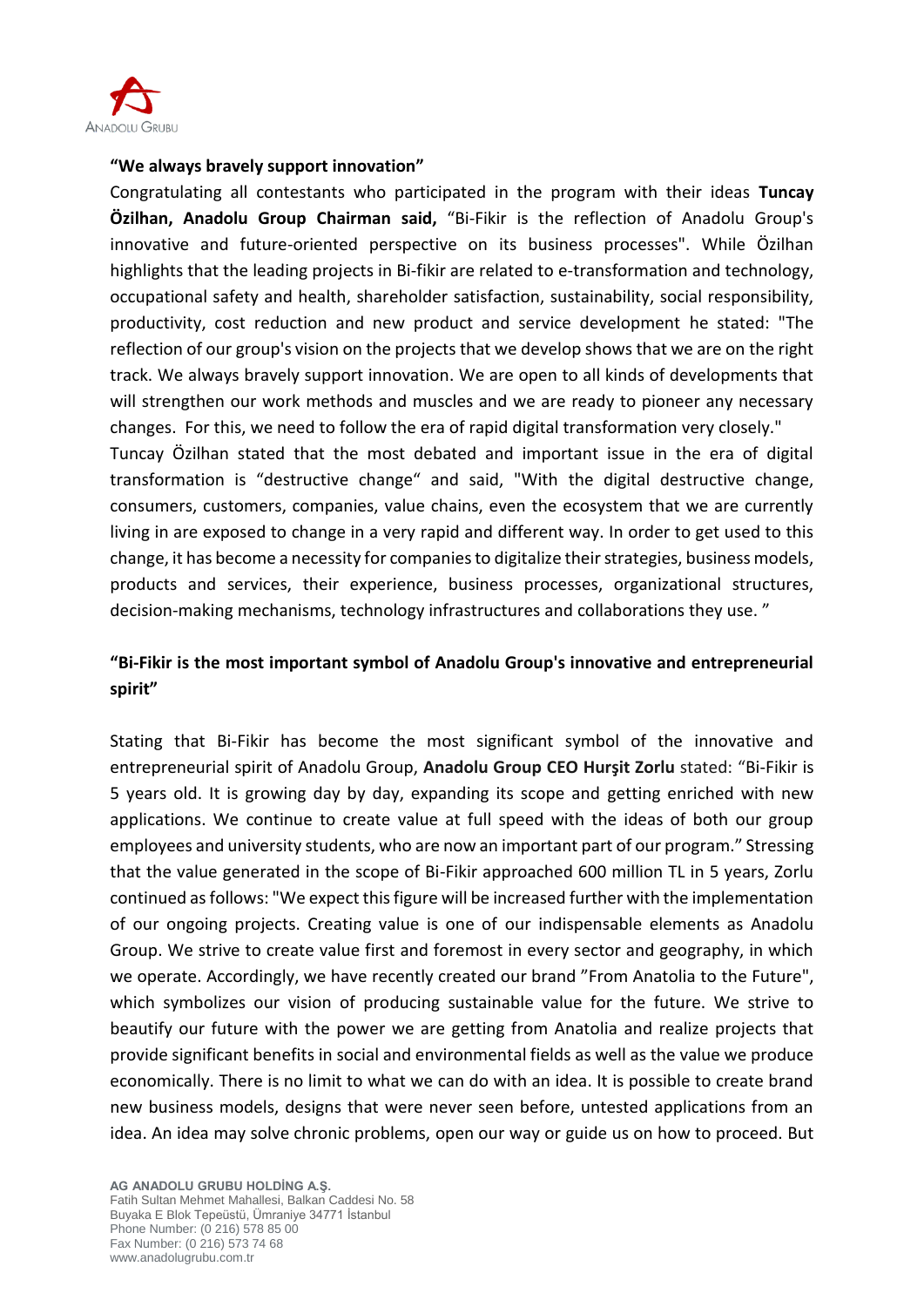

it is important that we should not compromise on our innovative point of view, our desire for development and our ability to adapt to changes."

### "**The Idea Starts With You, Be Our Pioneer "**

Launched in 2015 Bi-Fikir has reached 30,000 ideas, 4,500 rapid applications and 1,500 projects until now. According to the evaluations and studies, 1 of every 5 ideas was realized. In previous years, 35 percent of the projects competing in Bi-Fikir was implemented while the process continues for 40 percent of the projects. This year, 24 projects in Anadolu Group companies competed in the semi-finals. In the semifinal held on 18 October, "Explorers" presented their projects on sustainability, occupational health and safety, the satisfaction of the stakeholders, social responsibility, employee motivation and communication while "Inventors" presented their projects on product and service, efficiency and cost. 3 Explorers and 3 Inventors selected among these projects competed on the stage, while other projects were presented in the foyer.

## **313 innovative ideas were received from university students in a year**

Last year, Bi-Fikir Program was combined with the campus brand KAP (Plan your career at Anadolu Group) of Anadolu Group and opened to university students. 9 out of 313 innovative and creative project proposals from universities were taken to Bi-Fikir KAP Innovation Camp. At the end of the study that lasted for 5 weeks, the projects that were ranked in 2018-2019 Bi-Fikir KAP were introduced as part of the Bi-Fikir Festival.

#### **About Anadolu Group**

Anadolu Group has been founded by Yazıcı and Özilhan families in 1950. Carrying its existence into the future with its vision of being "the star that links Anatolia to the world and the world to Anatolia", the Group operates in 19 countries with approximately 80 companies, 66 production facilities and approximately 80 thousand employees. While the Group generated revenues of TL 42.1 billion in 2018, the sum of taxes paid to the government by Anadolu Group companies in 2018 constituted 1.2% of central government budget revenues.

Anadolu Group, acting in accordance with its mission to cooperate with the world's leading global brands through its commitment to partnership culture and to develop branded consumer products, continues its healthy and fast growth by creating added value for Turkey in line with its target of globalization as a regional player abroad.

Anadolu Group maintains its activities in a wide area with operations in industries of beer, soft drink, retail, agriculture, automotive, stationery, quick service restaurant, real estate and energy.